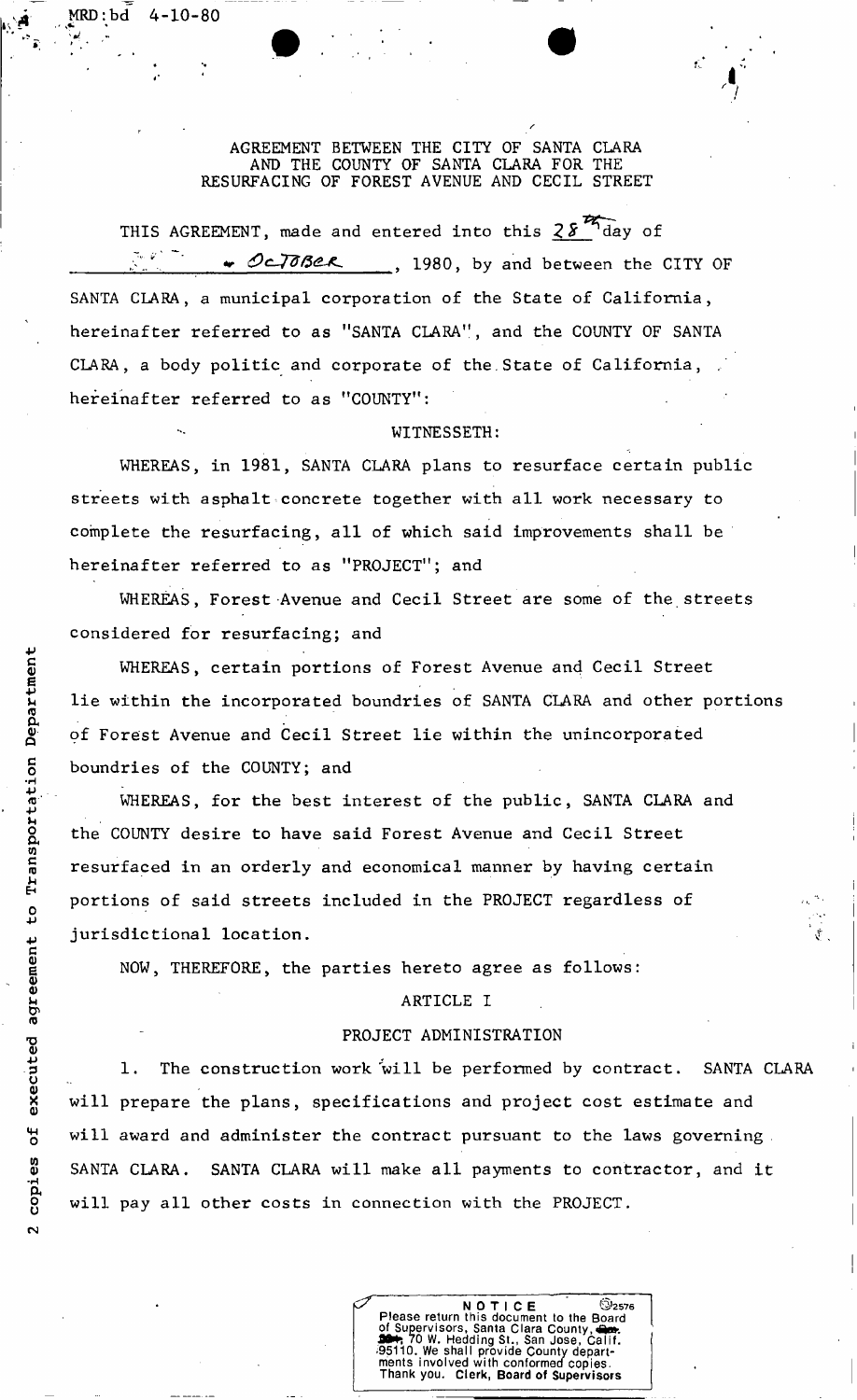2. No construction contract shall be advertised in advance of execution of this Agreement and approval of the contract plans, specifications and engineer's project cost estimate by both SANTA CLARA and COUNTY.

#### ARTICLE II

### FINANCE

1. The PROJECT is proposed to be financed by SANTA CLARA and the COUNTY. Each party's share of the PROJECT cost will be based on the construction cost of the resurfacing improvements within the party's area of improvement responsibility regardless of jurisdictional location. In addition, the COUNTY will be charged a PROJECT administration fee as provided hereinbelow.

2. The COUNTY'S estimated share of the PROJECT cost, including administration fee, is \$40,000. The COUNTY agrees to deposit \$40,000 with SANTA CLARA on or before January 15, 1981.

3. Upon completion of construction, SANTA CLARA shall determine the actual construction cost and advise the COUNTY of their share of said cost based on the actual items of work construction in their area of improvement responsibility at the respective contract prices. In addition, a PROJECT administration fee of fifteen percent (15%) of the actual construction cost shall be charged to the COUNTY. Said PROJECT administration fee shall include preparation of plans and specifications, inspection, contract administration, and incidental expenses of this PROJECT.

The COUNTY'S final cost of the PROJECT shall be determined within 90 days after the completion and acceptance of the PROJECT by CITY. Should the COUNTY'S final cost exceed the amount deposited with SANTA CLARA, the COUNTY shall pay SANTA CLARA the additional amount within thirty (30) days after billing by SANTA CLARA.

Should the COUNTY'S final cost be less than the amount deposited with SANTA CLARA, SANTA CLARA shall refund the excess amount within 30 days of final accounting by SANTA CLARA.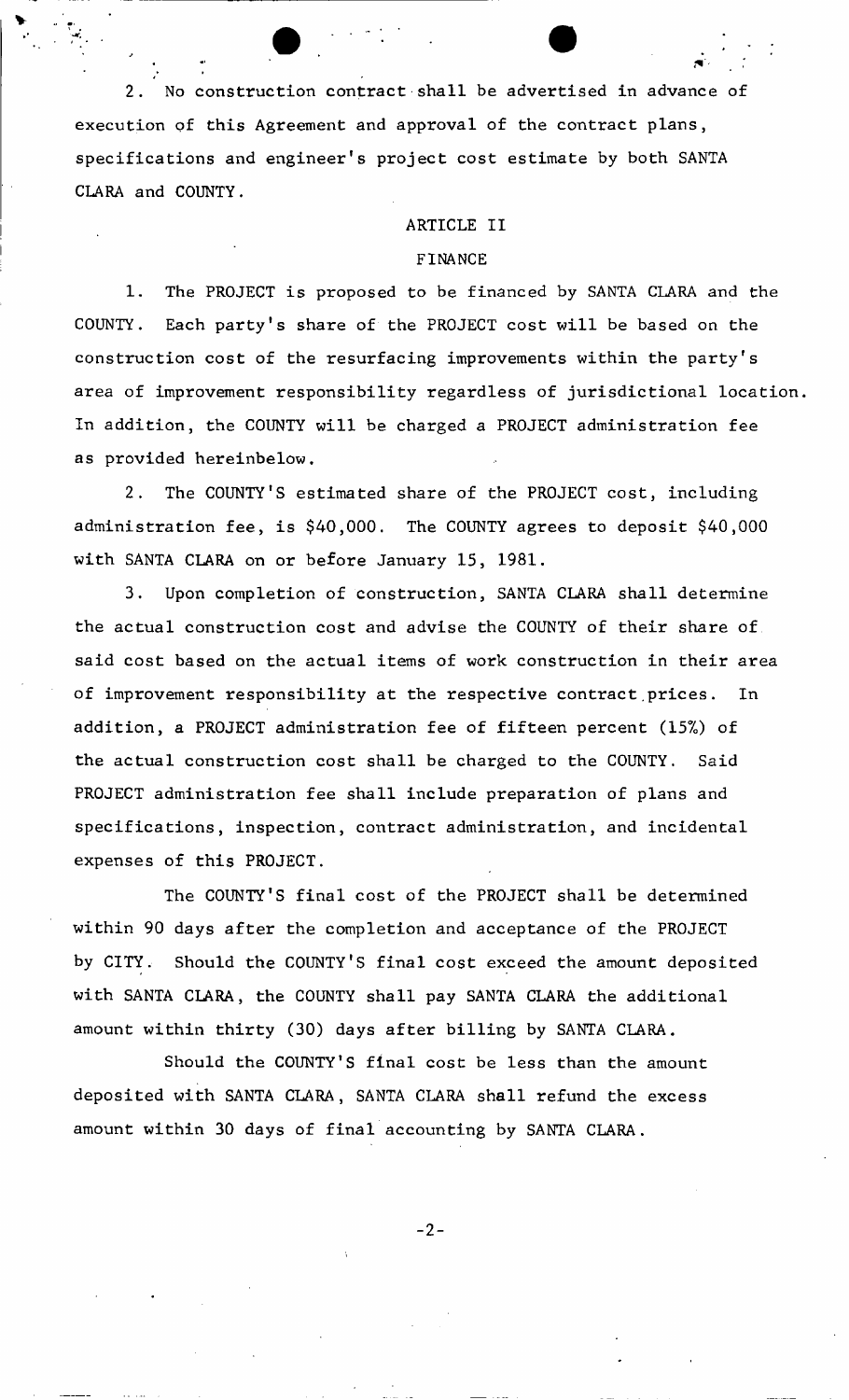### ARTICLE III

#### HOLD HARMLESS/INSURANCE

### a) Hold Harmless Provision

The CITY shall include a hold harmless provision in the contract which shall read substantially as follows:

> "Contractor hereby releases and agrees to protect, defend, hold harmless and indemnify the Public Entities from and against all claims, injury, liability, loss, cost and expense, or damage, however same may be caused, including all costs and reasonable attorney's fees in providing the defense to any claim arising therefrom, for any loss of or damage to property (real and/or personal) and for personal injury to or death of any person or persons arising out of, occurring by reason of, or in any way connected with the prosecution of the work by the Contractor or a subcontractor under this Contract, or in consequence thereof, regardless of any negligence or alleged negligence on the part of any Public Entity employee to the extent that such is not in conflict with Civil Code Section 2782."

b) Insurance

SANTA CLARA shall require any contractor awarded a contract for any portion of said PROJECT to secure and maintain in full force and effect at all times during construction of said PROJECT and until said PROJECT is accepted by SANTA CLARA public liability and property damage insurance holding the designated parties harmless. A contractual liability endorsement substantially in the form of the attached Exhibit "A" and with limits of liability satisfactory and acceptable to both SANTA CLARA and the COUNTY will be required of the Contractor.

The aforementioned insurance shall contain a provision that the insurance afforded thereby to SANTA CLARA and the COUNTY and their respective governing bodies, officers and employees shall be primary insurance to the full limits of liability of the policy, and if

 $-3 -$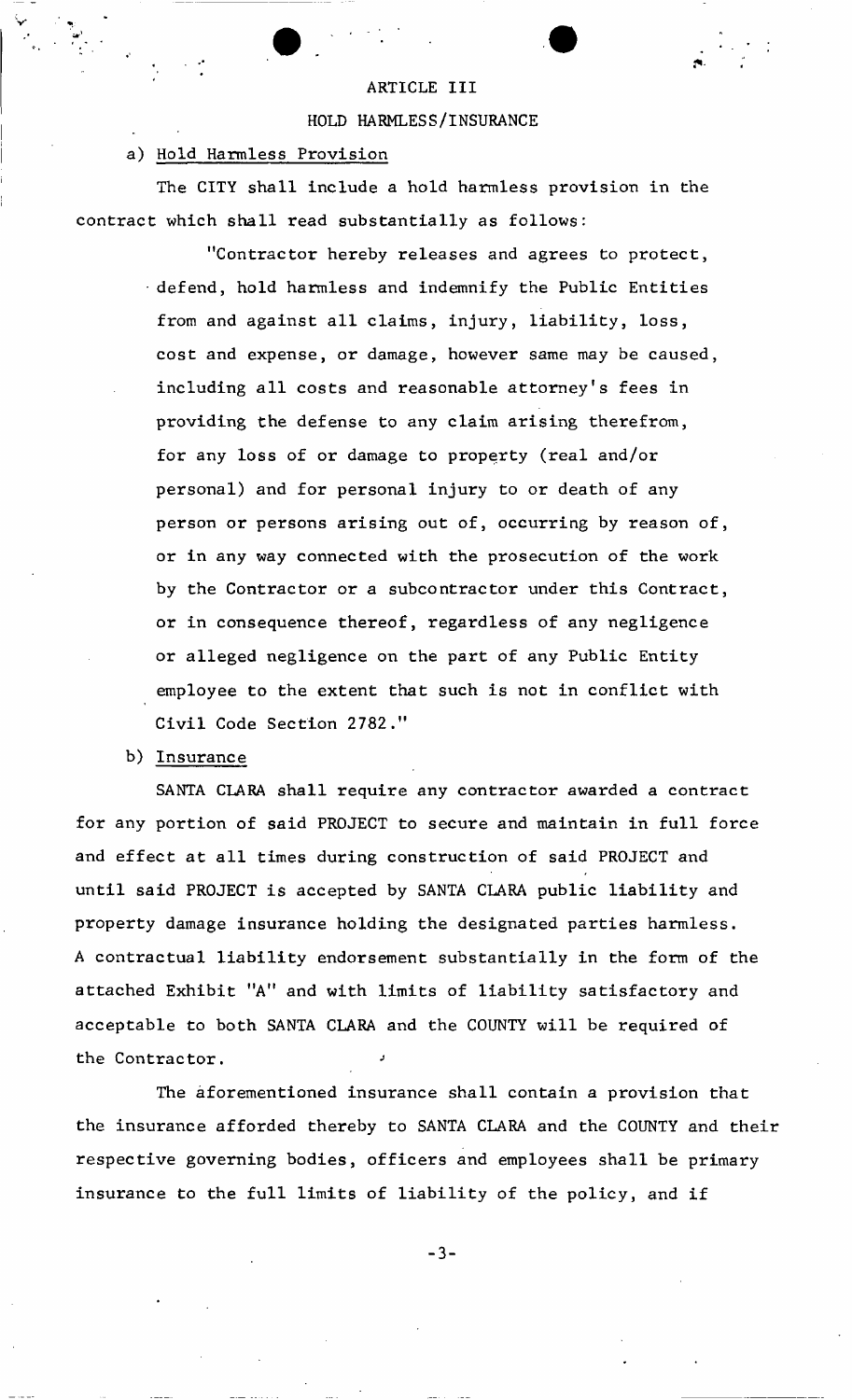SANTA CLARA and/or the COUNTY have other insurance coverage, that other insurance shall be excess insurance only.

SANTA CLARA shall require the contractor to submit a duly executed contractual liability endorsement substantially in.the form of the attached Exhibit "A"

### ARTICLE IV

#### AMENDMENTS

No amendment to this Agreement shall be valid unless made in writing and signed by the parties hereto.

### ARTICLE V

### RECORDS AND ACCOUNTS

SANTA CLARA shall keep, maintain and render available for inspection by the COUNTY or its authorized representatives, records and books which will provide a complete and accurate account of all costs, fees and expenditures made by SANTA CLARA on said PROJECT.

# ARTICLE VI

### TERMINATION

If SANTA CLARA has not awarded a contract for construction of said PROJECT by August 1, 1981, this Agreement shall be null and void, unless an extension of time is mutually agreed to in writing.

IN WITNESS WHEREOF, the parties hereto have executed this Agreement the day and year first above written.

APPROVED AS TO FORM:

 $\frac{W(N)}{N}$ ,  $\frac{W(N)}{N}$ ,  $\frac{W(N)}{N}$ AswtauurCity Attorney *q* 

ATTEST:

/City Clerk

APPROVED AS TO FORM: Lerbert L

ATTEST:

County Clerk

| OF SANTA CLARA<br><b>CITY</b>                           |
|---------------------------------------------------------|
| By:                                                     |
| Mayor<br>By:                                            |
| Cyty Manager                                            |
|                                                         |
| <b>CLARA</b><br>NTA<br>COUNTY<br>ΩF<br>$S^{\mu}$        |
| By:<br>DAN MC CORQUODS<br>Chairman                      |
| By:                                                     |
| Clerk of the Board<br>DONALD M. FAINS<br>of Supervisors |

 $6 - 2 - 80$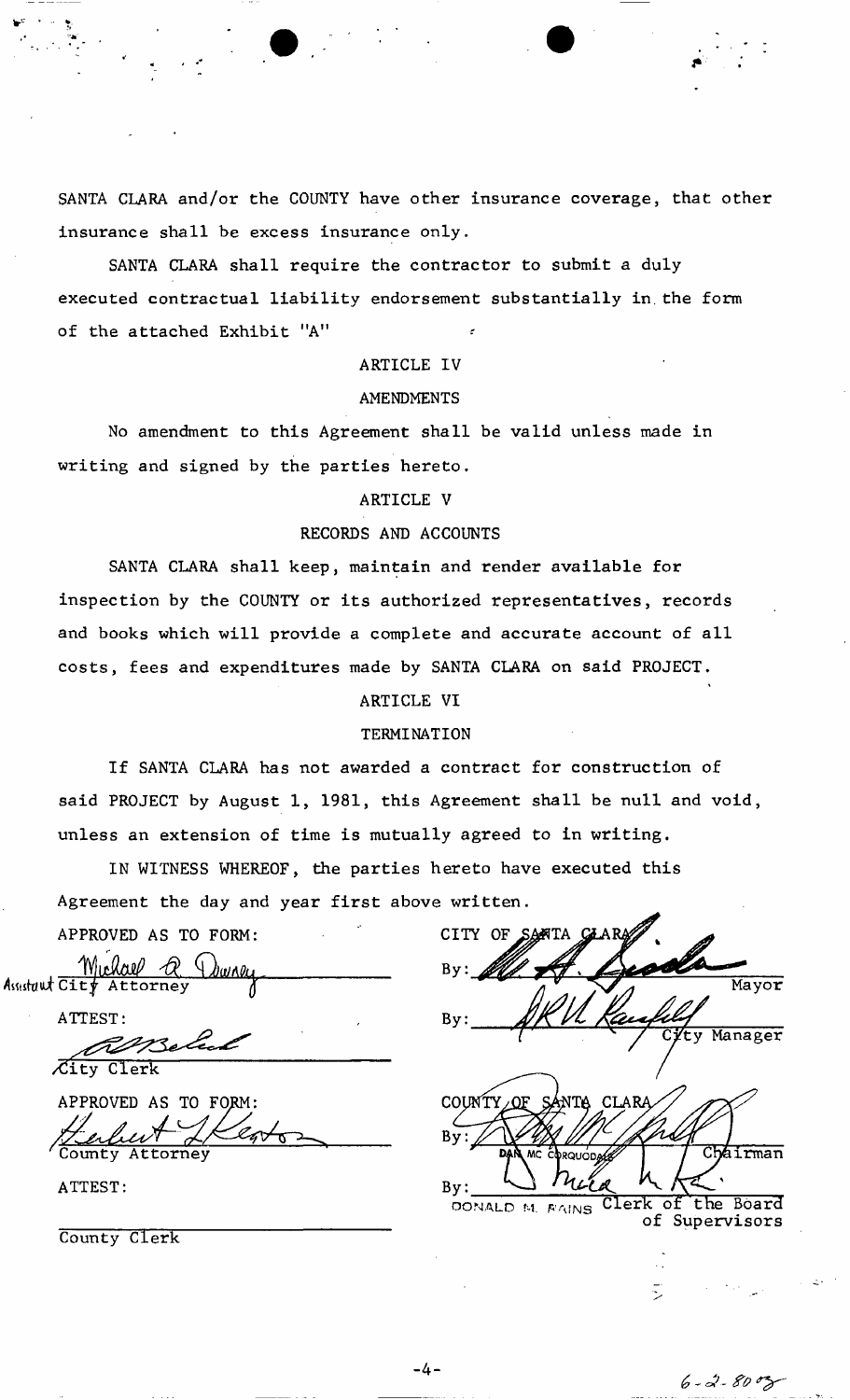### CONTRACTUAL LIABILITY ENDORSEMENT COMBINED SINGLE LIMIT LIABILITY INSURANCE

SEE 4th PARAGRAPH OF THE TERMS AND CONDITIONS OF THE INVITATION FOR BIDS AND PARAGRAPH W OF SECTION 5 OF THE GENERAL PROVISIONS AND ARTICLE II OF THE GENERAL CONDITIONS (ARCHITECTURAL SPECIFICATIONS).

BY THIS ENDORSEMENT TO INSURED'S POLICY, THE UNDERSIGNED INSURER HEREBY EXTENDS COVERAGE AFFORDED NAMED INSURED TO INCLUDE THE LIABILITY ASSUMED BY THE INSURED UNDER THE FOLLOWING INDEMNIFICATION PROVISION CONTAINED IN A CONTRACT IN WRITING BETWEEN THE INSURED AND THE CITY OF SANTA CLARA ENTERED INTO ON , CONCERNING WORK TO BE PERFORMED <sup>r</sup> ON

"Contractor hereby releases and agrees to protect, defend, hold harmless and indemnify the Public Entities from and against all claims, injury, liability, loss, cost and expense, or damage, however same may be caused, including all costs and reasonable attorney's fees in providing the defense to any claim arising therefrom, for any loss of or damage to property (real and/or personal) and for personal injury to or death of any person or persons arising out of, occurring by reason of, or in any way connected with the prosecution of the work by the Contractor or a subcontractor under this Contract, or in consequence thereof, regardless of any negligence or alleged negligence on the part of any Public Entity employee to the extent that such is not in conflict with Civil Code Section 2782

*\S* USED HEREIN, the term "Public Entities" shall include the City of Santa  $\verb|Clara, City of San Jose, and County of Santa Clara, and their respective$ governing bodies and their respective officers, employees, successors and assigns, and the terms "personal injury" and "injury to a person" or similar terms include death therefrom and are not limited to bodily injury.

The limits of liability affoded under INSURED'S policy, as herein endorsed, shall be:

Combined single limit liability insurance insuring against loss arising from personal injury (as defined herein) and/or property (real and/or personal) damage in the amount of not less than TWO MILLION DOLLARS (\$2,000,000) on account of any one accident or occurrence.

The coverage provided by the undersigned INSURER shall operate as primary insurance. No other insurance or protection from liability effected the <code>Public</code> Entities within the above policy limits, shall be called on to  $\,$ contribute to a loss covered thereunder. The inclusion of the INSURED and the PUBLIC ENTITIES in the same policy shall not defeat coverage in the event liability is incurred between the INSURED and the PUBLIC ENTITIES.

NO CANCELLATION OF THIS POLICY OR MODIFICATION OF THE COVERAGE AFFORDED UNDER 1HIS ENDORSEMENT SHALL BE EFFECTIVE UNTIL WRITTEN NOTICE HAS BEEN GIVEN AT LEAST SIXTY (60) DAYS PRIOR TO THE EFFECTIVE DATE OF SUCH MODIFICATIONS OR CANCELLATION TO THE CITY OF SANTA CLARA, 1500 WARBURTON AVENUE, SANTA CLARA, CALIFORNIA 95050, ATTENTION: CITY CLERK. IN THE EVENT OF NON-RENEWAL, WRITTEN NOTICE SHALL BE GIVEN AT LEAST FORTY-FIVE (45) DAYS PRIOR TO THE EFFECTIVE DATE OF NON-RENEWAL.

| SIGNED AND SEALED THIS _____DAY OF ____________ | 19                            |
|-------------------------------------------------|-------------------------------|
| INSURER:                                        |                               |
|                                                 |                               |
| NAME AND SEAL                                   | NAME (and seal if applicable) |
| By:<br>Business Address of Insurer:             | By:                           |
|                                                 | APPROVED FOR FORM:            |
|                                                 | City Attorney                 |

SIGNATURES MUST BE ACKNOWLEDGED BEFORE A NOTARY PUBLIC AND CERTIFICATE OF ACKNOWLEDGEMENT ATTACHED.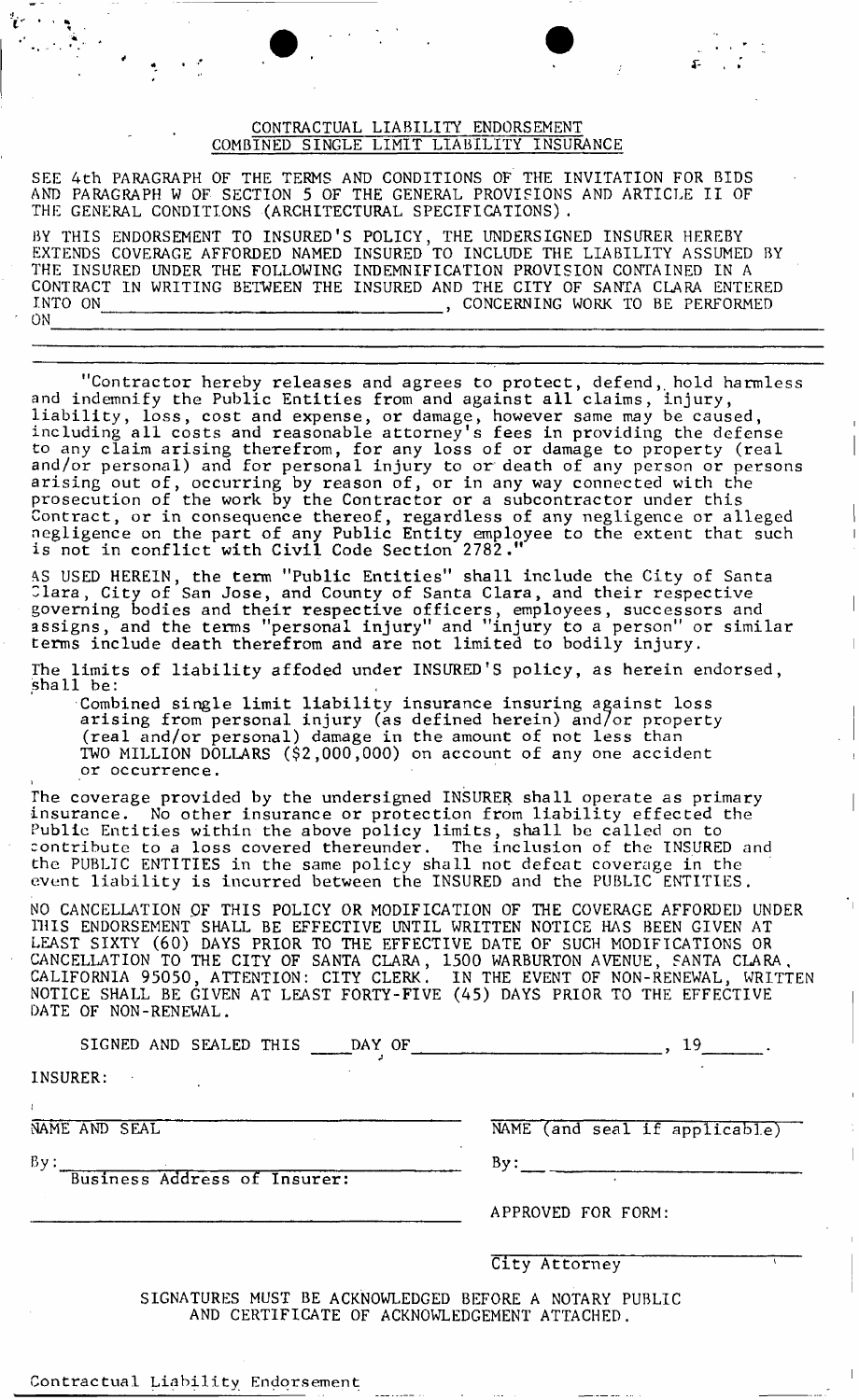<span id="page-5-0"></span>

| County of Santa Clara WMY    |                                                  |       | Transportation Agency<br>1555 Berger Drive<br>San Jose, California 95112 |
|------------------------------|--------------------------------------------------|-------|--------------------------------------------------------------------------|
| California                   |                                                  |       |                                                                          |
|                              | TRANSMITTAL MEMORANDUM                           |       | S.D.IV                                                                   |
|                              | Page $1$ of $2$                                  | DATE: | May 12, 1980.                                                            |
| COUNTY BOARD OF SUPERVISORS: | Agenda Date June 2, 1980                         |       | Item No.                                                                 |
| TRANSIT DISTRICT BOARD:      | Agenda Date                                      |       | Item No.                                                                 |
| TRANSPORTATION COMMISSION:   | Agenda Date 1988                                 |       | Item No.                                                                 |
| FROM:                        | SHIELDS, ROADS OPERATIONS, TRANSPORTATION AGENCY |       |                                                                          |

SUBJECT: AGREEMENT BETWEEN THE CITY OF SANTA CLARA AND THE COUNTY OF SANTA CLARA FOR THE RESURFACING OF FOREST AVENUE AND CECIL STREET

#### Recommended Action:

It is recommended that the attached Agreement between the City of Santa Clara and the County of Santa Clara to resurface Forest Avenue between Westridge Drive and Brookside Drive, and Cecil Street between Dorcich Street and Westridge Drive be approved.

The County will pay contract prices, plus a PROJECT administration fee of fifteen percent *(15%)* for quantities of material placed in areas of County jurisdiction.

The County's estimated share of the Project cost, including administration fee, is forty, thousand dollars (\$40,000). Funds are available in road budget account 007C2394, Resurfacing Master Account 2895-FY80-81.

#### Reasons for Recommendation:

The City of Santa Clara plans to resurface various streets within its corporate limits including Forest Avenue between Westridge Drive and Brookside Drive and Cecil Street between Dorcich Street and Westridge Drive. Portions of these two streets are county jurisdiction which are in need of resurfacing. The agreement permits the work to be accomplished through a single contract under the auspices of the City of Santa Clara and should provide the best project at least cost.

#### Background:

 $\bigcirc$  1908

The need for this improvement was proposed by the City of Santa Clara and verified by County Roads Operations. The County budgets funds for

APPROVED: DIRECTOR

COUNTY EXECUTIVE

**An Equal Opportunity Employer**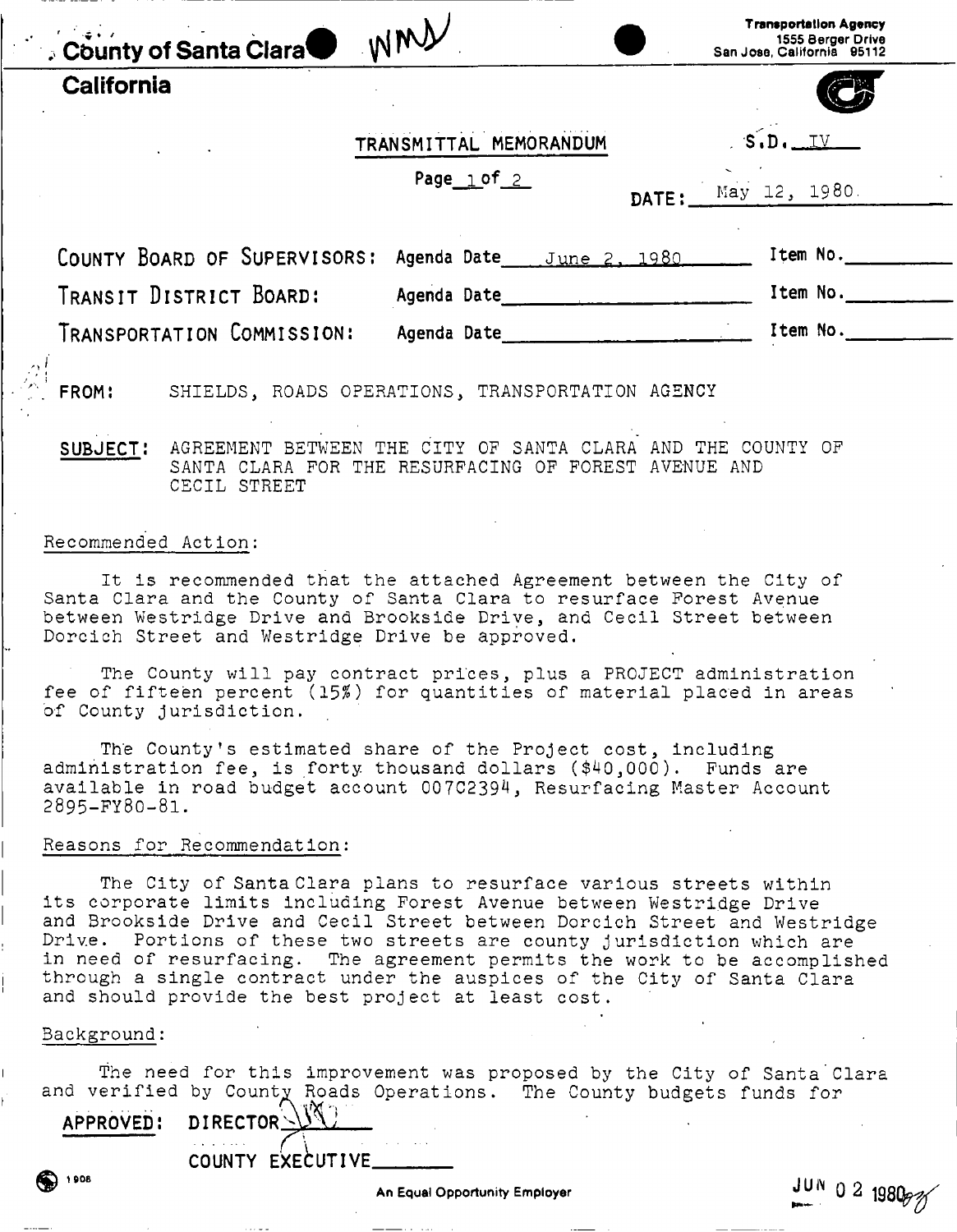#### **Page2 of 2**

o estado en la contrada de la contrada de la contrada de la contrada de la contrada de la contrada de la contrada de la contrada de la contrada de la contrada de la contrada de la contrada de la contrada de la contrada de

**DATE! May 12, 1980** 

COUNTY BOARD OF SUPERVISORS AGENDA DATE: JUNE **2, 19 80** 

#### TRANSIT DISTRICT BOARD AGENDA DATE:

#### TRANSPORTATION COMMISSION AGENDA DATE:

SUBJECT: AGREEMENT BETWEEN THE CITY OF SANTA CLARA AND THE COUNTY OF SANTA CLARA FOR THE RESURFACING OF FOREST AVENUE AND CECIL STREET

Background: (continued)

resurfacing annually including cooperative projects. The City of Santa Clara will administer this project.

### Consequences of Negative Action:

The work within the County would be done on a piece-meal basis within the next year and would not be as cost effective.

#### Steps Following Approval:

The Agreement will be fully executed by the City of Santa Clara and the terms of the Agreement carried out.

RMS:rlf

-

 $\mathbb{C}$ 

Attachments: Agreement from the City of Santa Clara Location Map

cc: Donald J. Baker, Deputy County Counsel S. M. Cristofano, Director of Public Works, City' of Santa Clara Donna Mahin, Finance Officer, Admin. Services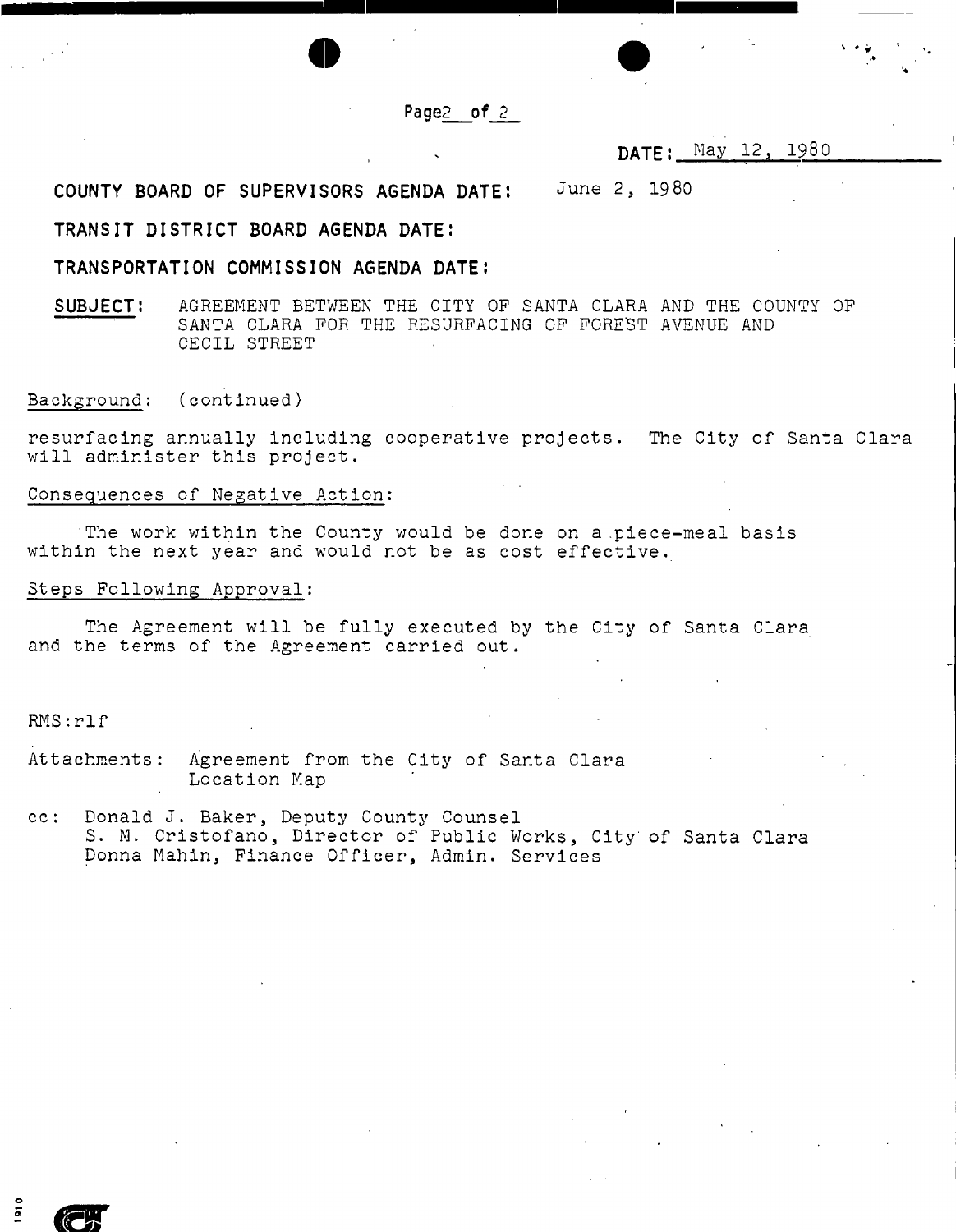# *Til*   $\sqrt{\mathrm{TA}}$  CLARA  $\mathbf{1} \in \mathbb{R}^{n \times n}$  , where  $\mathbb{R}^{n \times n}$

November 12, 1980

 $\sum_{i=1}^n$ 

**ENGINEERING** CITY HALL<br>1500 WARBURTON AVE.<br>ANTA CLARA, CA. 95050 408) 984-3045

*f\y* c *fn* 

*o>* 

 $\vec{\Sigma}$   $\tau$ 

County of Santa Clara Board of Supervisors 70 West Hedding Street San Jose, CA 95110

Attention: Sally Wert, Deputy Clerk ^

gentlemen.  $\mathcal{S}$   $\mathcal{S}$ 

Re: Agreement with City of Santa Clara for Resurfacing of Forest Avenueland. Ceci1 Street

Enclosed is one fully executed copy of the referenced Agreement, which was approved by the Santa Clara City Council on October 28, I98O.

Please note that the deposit of \$40,000 shall be due on or before January 15, 1981.

Very truly yours,

tan

S. M: Cristofano Director of Public Works/City Engineer

SMC:<sup>m</sup> f  $Encl.$ 

cc: City Clerk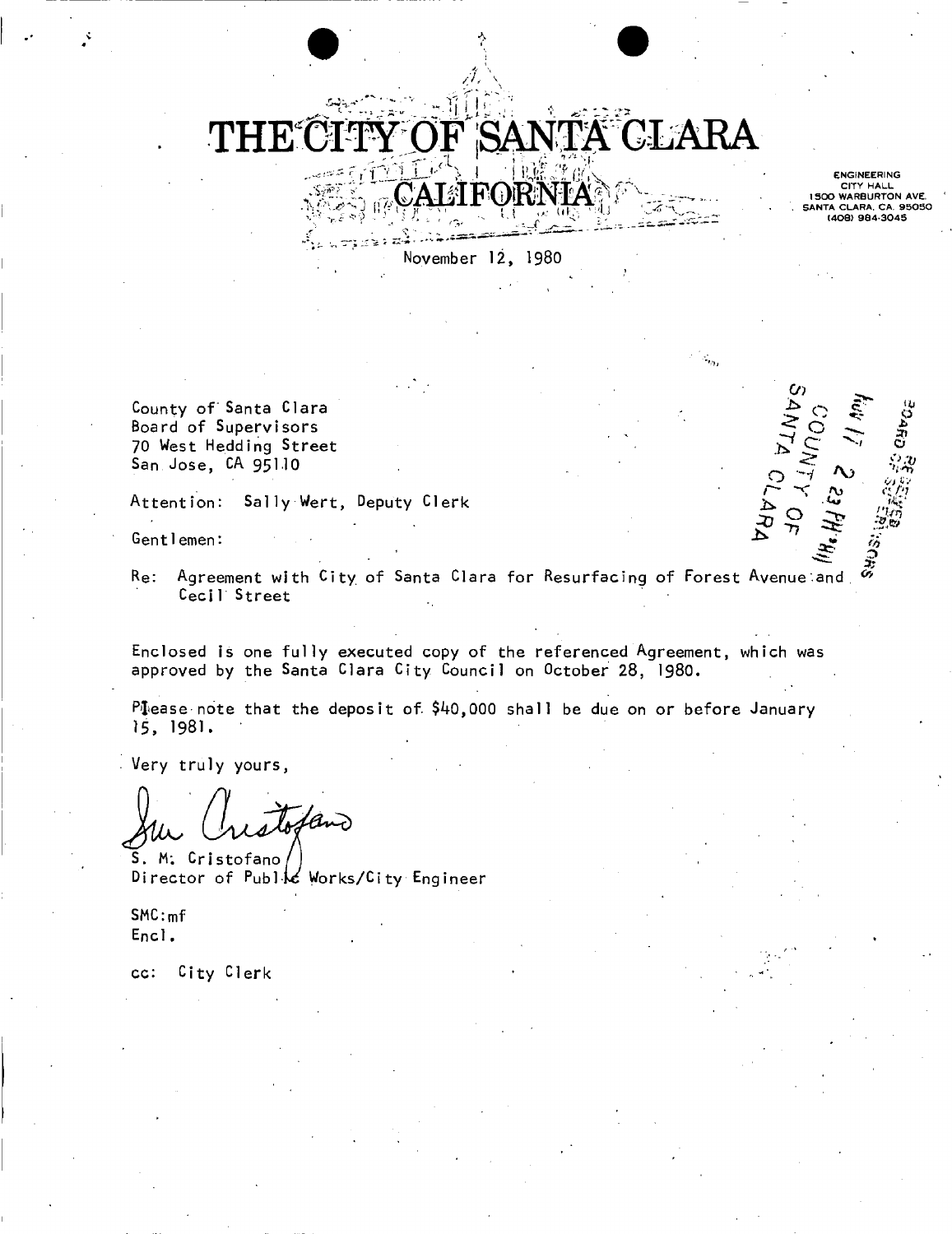# **County of Santa Clara**

Office of the Board of Supervisors **County Government Center, East Wing 70 West Heddlng Street San Jose, California 95110 299-4321 Area,Code 408** 

**California Sig Sanchez,** *District 1*  **Dominic L. Cortese,** *District 2*  **Dan Mc Corquodale,** *District 3*  **Rodney J. Diridon,** *District 4*  **Geraldine F. Steinberg,** *District 5* 

d

**June 5, 1980** 

**City of Santa Clara**  Department of Public Works 1500 Warburton Avenue **Santa Clara, CA 95050 Attn: S. M. Cristofano**  Subject: Agreement with **City of Santa Clara**  for **Resurfacing of Forest Ave and Cecil Street** 

**executed** 

/

Enclosed you will find an original and fully/ copyes of an agreement between the County of Santa Clara and the parties named above. The Board of Supervisors at its regularly scheduled meeting on **June 3, 1980**  authorized execution of this agreement on behalf of the County.

After execution of all copies, we would appreciate your returing **the pink tagged document** to this/office.

Very truly yours

/<br>... BOARD OF SUPERVISORS Donald M. Rains, Clerk

Deputy Clerk

DMR: aw Encls.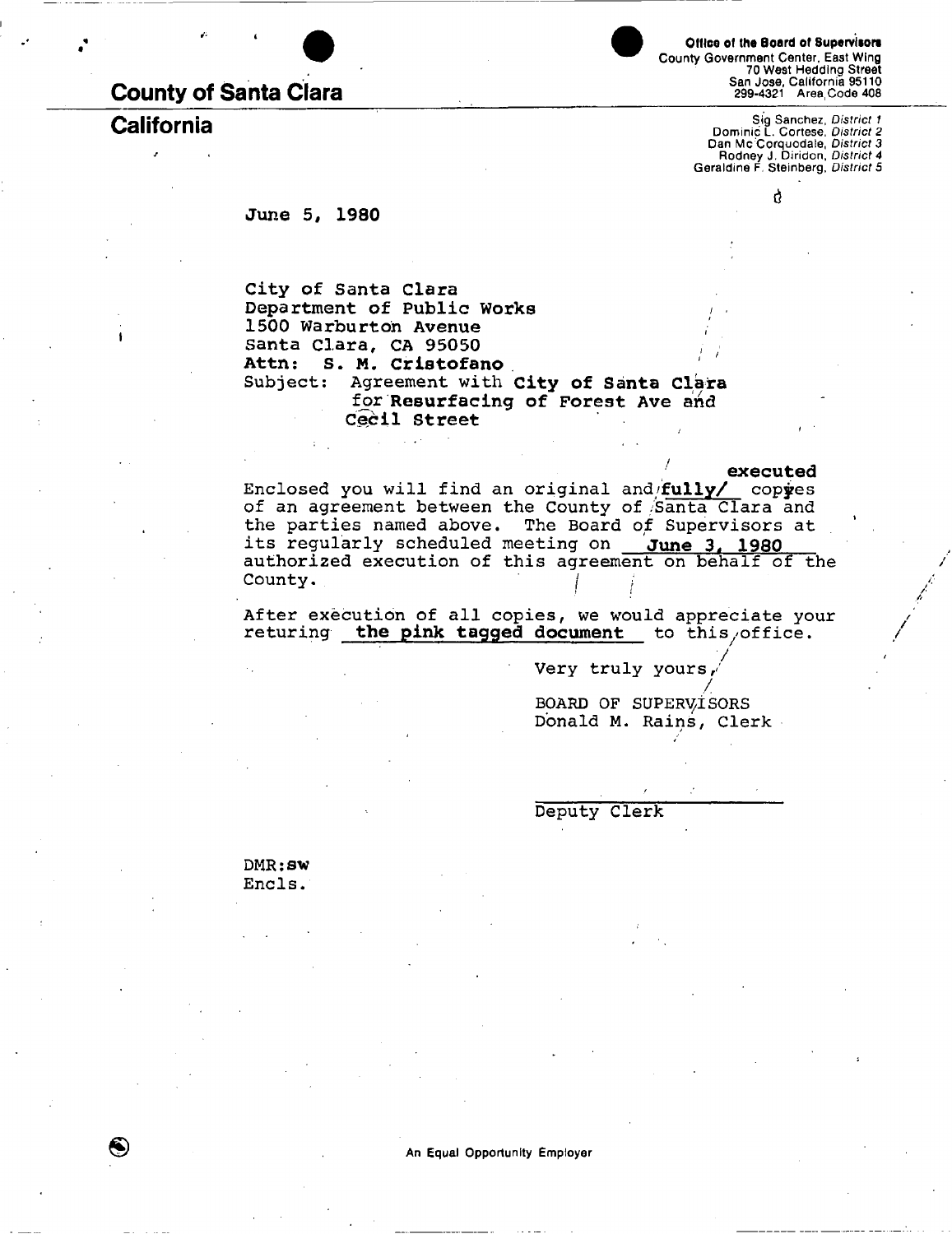| Change Order No. |
|------------------|

### **BOARD OF SUPERVISORS** SANTA CLARA COUNTY

June 5, 1980 DATE.

#### Agreement

The following contract, was awarded or change corder was approved by the

Board of Supervisors at a meeting held:

 $\mathbf{a}_{k}$  .  $\sim 7$ 

June 3 Project to be charged Resurfacing of Forest Ave & Cecil St For the amount of \$ Estimated chara - \$40,000 (see Agreement) Contractor City of Santa Clara ---------------------------------------------------------Budget Item...........  $\mathbf{1}$  $...........(for Controler's use)$ 

P. Rainedaw Donald  $\overline{M}$ .

Clerk of the Board

WHITE ----- CONTROLLER<br>CANARY -- FILE<br>PINK -----<br>GOLD.ROD